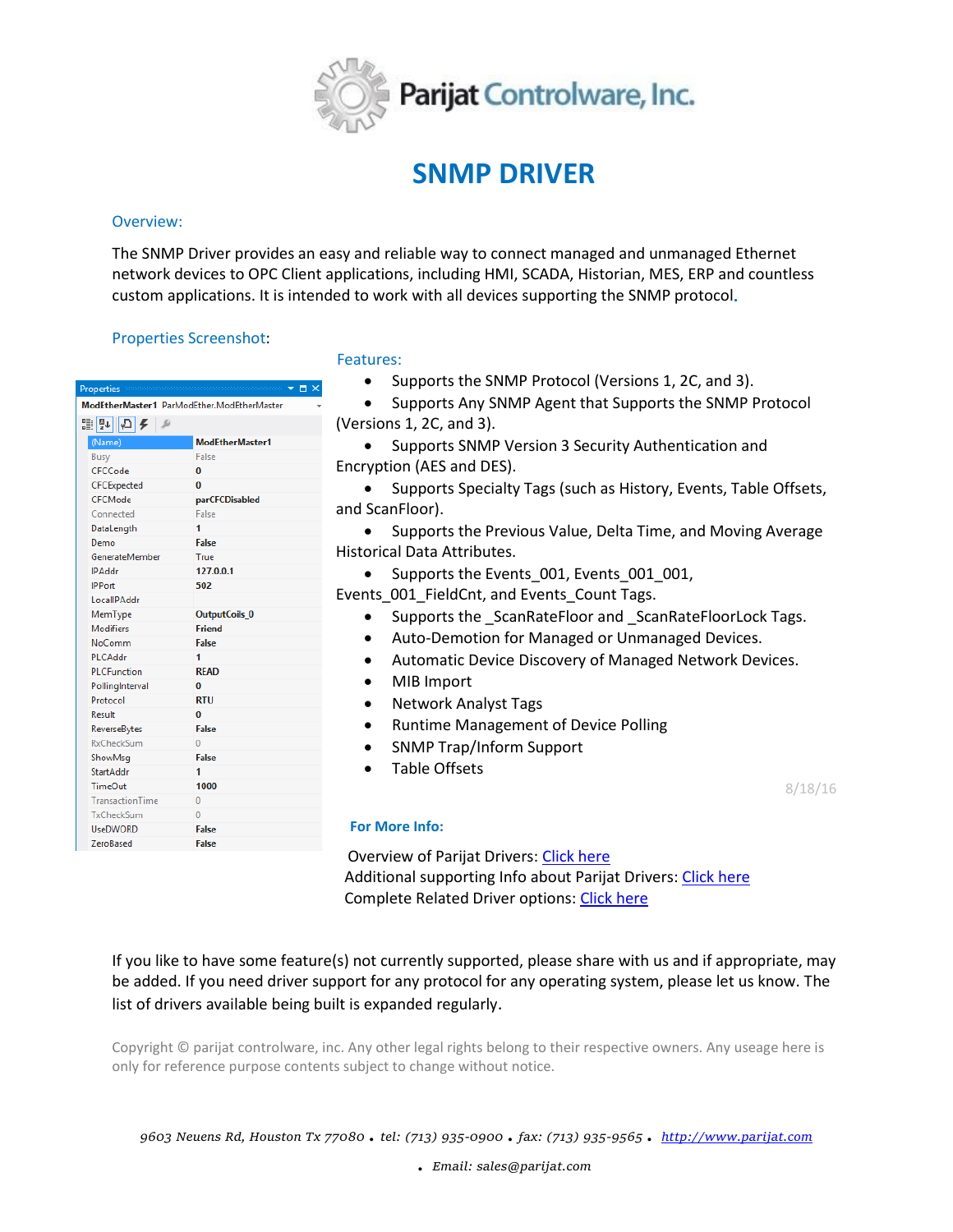

## Possible Supported Devices:

Cisco 1801 Integrated Services Router Cisco 1802 Integrated Services Router Cisco 1803 Integrated Services Router Cisco 1805 Integrated Services Router Cisco 1811 Integrated Services Router Cisco 1812 Integrated Services Router Cisco 1841 Integrated Services Router Cisco 1861 Integrated Services Router Cisco 1941 Integrated Services Router Cisco 1941W Integrated Services Router Cisco 2801 Integrated Services Router Cisco 2811 Integrated Services Router Cisco 2821 Integrated Services Router Cisco 2851 Integrated Services Router Cisco 2901 Integrated Services Router Cisco 2911 Integrated Services Router Cisco 2921 Integrated Services Router Cisco 2951 Integrated Services Router Cisco 3825 Integrated Services Router Cisco 3845 Integrated Services Router Cisco 3925 Integrated Services Router Cisco 3945 Integrated Services Router Cisco 7201 Router Cisco 7204VXR Router Cisco 7206VXR Router Cisco 7604 Router Cisco 7606 Router Cisco 7609 Router Cisco 7613 Router Cisco 815 Integrated Services Router Cisco 851 Integrated Services Router Cisco 857 Integrated Services Router Cisco 861 Integrated Services Router Cisco 867 Integrated Services Router Cisco 871 Integrated Services Router Cisco 876 Integrated Services Router Cisco 877 Integrated Services Router Cisco 878 Integrated Services Router Cisco 880 3G Integrated Services Router Cisco 881 Integrated Services Router Cisco 886 Integrated Services Router Cisco 887 Integrated Services Router Cisco 887V Integrated Services Router

Cisco 888 Integrated Services Router Cisco 891 Integrated Services Router Cisco 892 Integrated Services Router Cisco ASR 1002 Fixed Router Cisco ASR 1002 Router Cisco ASR 1004 Router Cisco ASR 1006 Router Cisco Catalyst 2960-24PC-L Cisco Catalyst 2960-24TC-L Cisco Catalyst 2960-24TT-L Cisco Catalyst 2960-48PST-L Cisco Catalyst 2960-48TC-L Cisco Catalyst 2960-48TT-L Cisco Catalyst 2960-8TC-L Cisco Catalyst 2960G-24TC-L Cisco Catalyst 2960G-24TC-L Cisco Catalyst 2960G-48-TC-L Cisco Catalyst 2960G-8TC-L Cisco Catalyst 2960PD-8TT-L Cisco Catalyst 3750E-24PD Cisco Catalyst 3750E-24TD Cisco Catalyst 3750E-48PD Cisco Catalyst 3750E-48PD-F Cisco Catalyst 3750E-48TD Cisco Catalyst 4503-E Cisco Catalyst 4506-E Cisco Catalyst 4507R-E Cisco Catalyst 4510R-E Cisco Catalyst 4900M Switch Cisco Catalyst 4900M Switch Video Data Sheet Cisco Catalyst 4928 10 Gigabit Ethernet Switch Cisco Catalyst 4928 10 Gigabit Ethernet Switch Video Data Sheet Cisco Catalyst 4948 10 Gigabit Ethernet Switch Cisco Catalyst 4948 Switch Cisco Catalyst 4948 Switch Video Data Sheet Cisco Catalyst WS-C2975GS-48PS-L Cisco Catalyst WS-C2975GS-96PS-LM Cisco Catalyst WS-C3560-12PC-S Cisco Catalyst WS-C3560-24PS-E Cisco Catalyst WS-C3560-24PS-S Cisco Catalyst WS-C3560-24TS-E Cisco Catalyst WS-C3560-24TS-S

*9603 Neuens Rd, Houston Tx 77080 . tel: (713) 935-0900 . fax: (713) 935-9565 . [http://www.parijat.com](http://www.parijat.com/)*